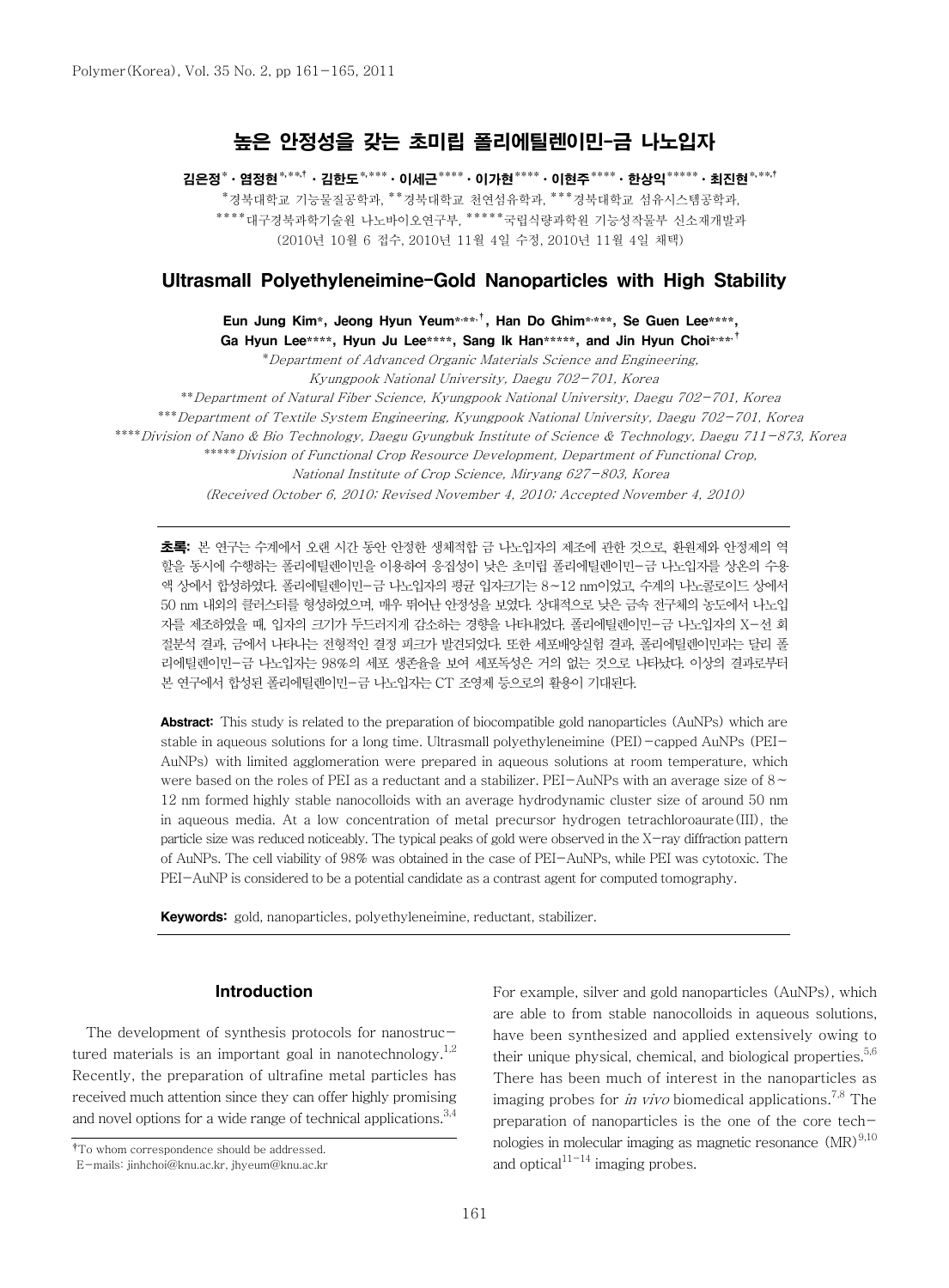X-ray computed tomography (CT) one of the most useful diagnostic tools. Different tissues can be distinguished by the method of CT since they provide different degree of X-ray attenuation. Current contrast agents for CT are predominantly based on iodinated small molecules because among nonmetal atoms, iodine has a high X-ray absorption coefficient.15,16 However, current CT contrast agents, iodine containing molecules, show several disadvantage. At first, iodinated compounds allow very short times for imaging due to rapid clearance by the kidney. Accordingly, it is difficult to use such iodine contrast agents for a patient having a kidney disease since they cause renal toxicity.<sup>17,18</sup> Besides, iodine may lead to various symptoms such as a pain, a hot flash, and an allergy.<sup>19</sup> Secondly, this material is hard to be conjugated to most biological components or cancer markers, so it is nonspecifically targeted. The feasibility of biocompatible polymer coated AuNPs were reported as a potential CT contrast agent, based on the fact that gold has a higher X-ray absorption coefficient than iodine. $20-22$  The AuNPs are easy to control the size and shape, and highly flexible in terms of functional groups for coating and targeting. $23-25$ Furthermore, AuNPs are stable, nontoxic, and biocompatible. $26,27$ 

In the present study, the ultrasmall polyethyleneimine (PEI)-capped AuNPs (PEI-AuNPs) with limited agglomeration for a long time were prepared in aqueous solutions at room temperature, which was based on the roles of PEI as a reductant and a stabilizer. The characteristics of the PEI-AuNPs were studied by transmission electron microscopy (TEM), field emission scanning electron microscopy (FE-SEM), X-ray diffractometry (XRD), and ultraviolet-visible (UV-VIS) spectroscopy. Cytocompatibility of the PEI-AuNPs was examined by checking cell viability.

#### **Experimental**

Preparation of PEI-AuNPs. 0.01 g of branched PEI  $(M_{\rm w}$ ~ 25000 by light scattering, Aldrich, USA) was dissolved completely in 100 mL of distilled water for an hour. Then, the metal precursor hydrogen tetrachloroaurate(III) (HAuCl4) (Aldrich, USA) was dissolved in the aqueous solution of PEI under magnetic stirring for another hour. The mixture was stirred vigorously at room temperature without adding reductant such as sodium borohydride (NaBH4). In this case, PEI played a role of mild reductant so that a slow color change from yellow to dark purple or red wine was observed, indicating the formation of AuNPs. The mixture was stirred for 24 hrs in order to lead entire reduction. Then, the reacted mixture was then separated by a super speed vacuum

centrifuge (VS-30000i, Vision Scientific, Korea) at 15000 rpm for 30 min. The supernatant of the suspension was dialyzed using a dialysis tube (Membrane Filtration Products Inc., USA) with a molecular weight cut-off of 1000 Da with repeated water changes for more than 2 days to eliminate the unreacted chemical remains and the salts formed while synthesis. After dialysis, the PEI-AuNPs were collected by ultracentrifuge at 25000 rpm for an hour. The collected PEI-AuNPs were dispersed finely in water with ultra-sonicator (UP 200s, Hielscher Ultrasonics GmbH, Germany) to prepare aqueous solutions of PEI-Au nanocolloids.

Analysis. The morphology and the particle sizes of PEI-AuNPs were investigated by TEM (H-7600, Hitachi, Japan) and FE-SEM (S-4300, Hitachi, Japan). For the TEM, a tiny quantity of PEI-Au nanocolloid was placed onto a carbon coated copper grid and dried at room temperature for 1 day. Colloidal suspensions of AuNPs were freeze-dried and sputter-coated with platinum for the FE-SEM. The mean size of nanocluster was measured by dynamic light scattering (DLS) (ELS-800, Photal Otsuka Electronics, Japan) equipped with vertically polarized light supplied by a He-Ne laser, operated at 10 mW at room temperature. UV-VIS spectroscopy was carried out with  $UV-1700$  spectrophotometer (Simadzu, Japan) to investigate the color change of the nanocolloids prepared at different synthesis conditions of AuNPs. The XRD data of dried AuNPs were collected using  $Cu-K\alpha$  radiation with X'part APD X-ray diffractometer (X'pert PRO MRD, Philips, Netherland).

Cell Viability. For sterilization, the freeze-dried AuNPs were irradiated by UV in a clean bench for 2 hrs. Then, they were moved onto 96 well cell culture plates. The  $5\times10^3$ primary human fibroblast cells were seeded into the culture plates with 300 μL of growth medium and then the culture was performed in a humidified atmosphere of  $5\%$  CO<sub>2</sub> at 37 ℃ for 48 hrs. After replacing a new medium, the cell viability was checked by a colorimetric tetrazolium the CellTiter 96 aqueous one solution assay (Promega, USA) according to the manufacturer's procedure. The absorbance at 490 nm was measured by the microplate reader. Cell viability  $(\%)$  was expressed as the relative number of vital cells to that of control.

#### Results and Discussion

In this study, different amounts of HAuCl4 (0.02, 0.04, 0.06, 0.08 wt%) were added in an aqueous solution of PEI (0.01 wt%). Without PEI, gold synthesis could not be achieved because there was no reducing agent. In this case, an addition of reductant like NaBH4 would lead to the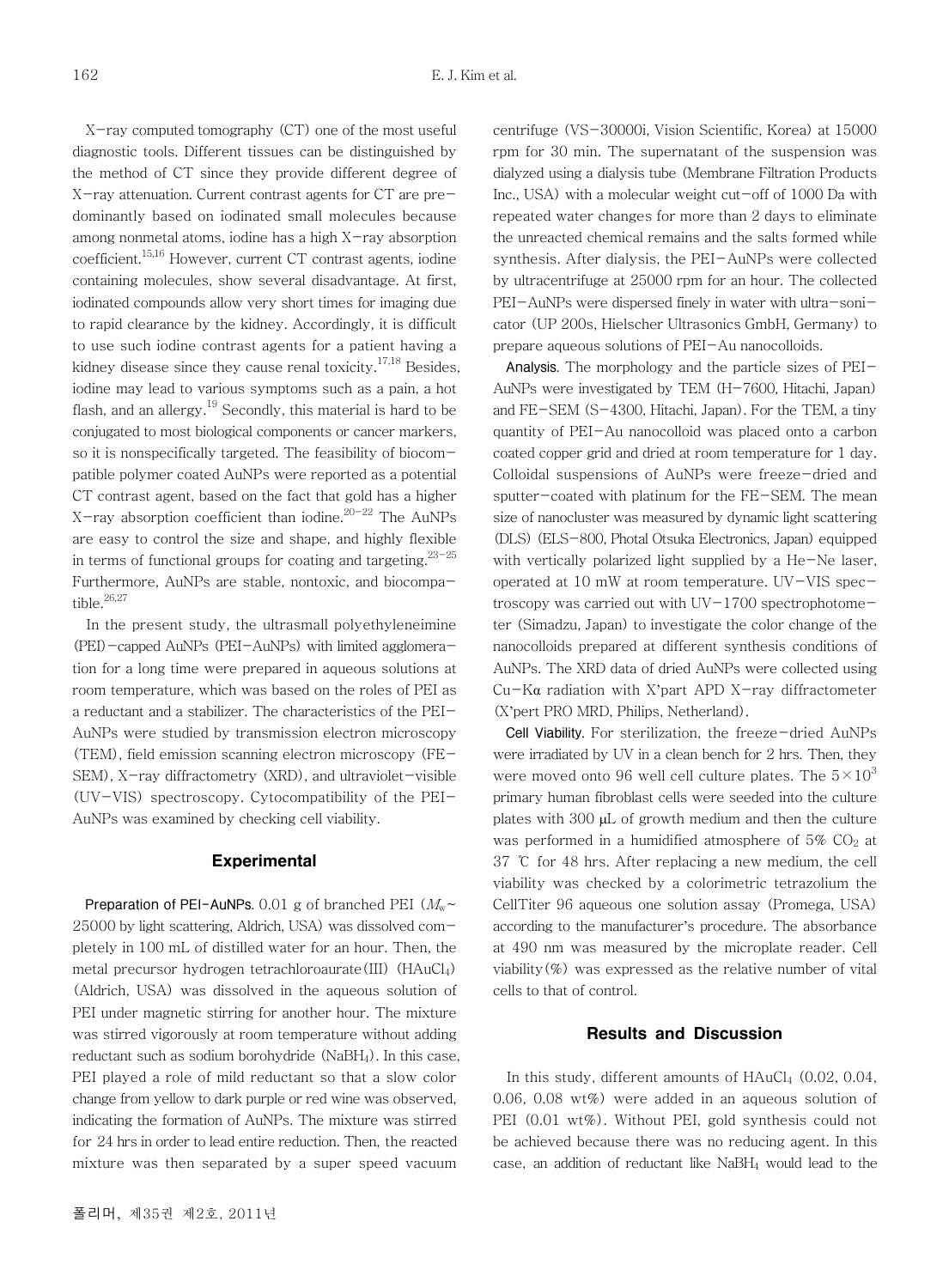

Figure 1. TEM images of PEI-AuNPs prepared at different concentrations of HAuCl<sub>4</sub>: (a) 0.02 wt%; (b) 0.04 wt%; (c) 0.06 wt% of HAuCl<sub>4</sub>.



**Figure 2.** FE-SEM images of PEI-AuNPs prepared at different concentrations of HAuCl<sub>4</sub>: (a) 0.02 wt%; (b) 0.04 wt%; (c) 0.06 wt%.

synthesis of gold but AuNPs could not be prepared due to agglomeration followed by precipitation. This implies that PEI played a role of a reductant and a stabilizer. At the HAuCl<sub>4</sub> concentration of 0.08 wt% or higher, it was impossible to perform analysis because there were serious agglomerations in the solution. Thus, the AuNPs were not able to form a stable nanocolloid in this case, although gold metal precipitates were observed on the wall and the bottom of a glass vial.

Figure 1 depicts the morphology of PEI-AuNPs observed by TEM. The AuNPs synthesized in the presence of PEI exhibited a spherical shape with a cluster size of 20∼100 nm. PEI molecules, which contain a large number of amino groups in the long molecular chain, are capable of forming complexes with metal ions via coordination. $^{28}$  In an aqueous solution, positively charged PEI molecules have strong repulsion each other. For this reason, the PEI-AuNPs formed a stable nanocolloid in water against agglomeration. It is notable that the AuNPs had different size according to the concentration of HAuCl4. The FE-SEM images of freezedried PEI-AuNPs are shown in Figure 2. The clusters of AuNPs were well demonstrated and appeared to be closely packed.

Hydrodynamic size of nanoclusters, which was measured by DLS, is a useful quantity to control the steps of the nanoparticle preparation and to develop structural models for



**Figure 3.** Average hydrodynamic cluster sizes of PEI-AuNPs measured by DLS.

the particles. It was impossible to measure the cluster size of PEI-AuNPs prepared at the HAuCl<sub>4</sub> concentration over 0.08 wt% due to serious agglomeration. The nanoclusters of PEI-AuNPs prepared at the HAuCl<sub>4</sub> concentration of 0.02∼0.06 wt% had the average size around 50 nm (Figure 3) to form stable nanocolloids in aqueous media. There was little significant relationship between the metal precursor concentration and the average hydrodynamic size of nanoclusters when the concentration of HAuCl<sub>4</sub> was controlled to 0.02∼0.06 wt%, although the hydrodynamic cluster size of the AuNPs prepared at the HAuCl<sub>4</sub> concentration of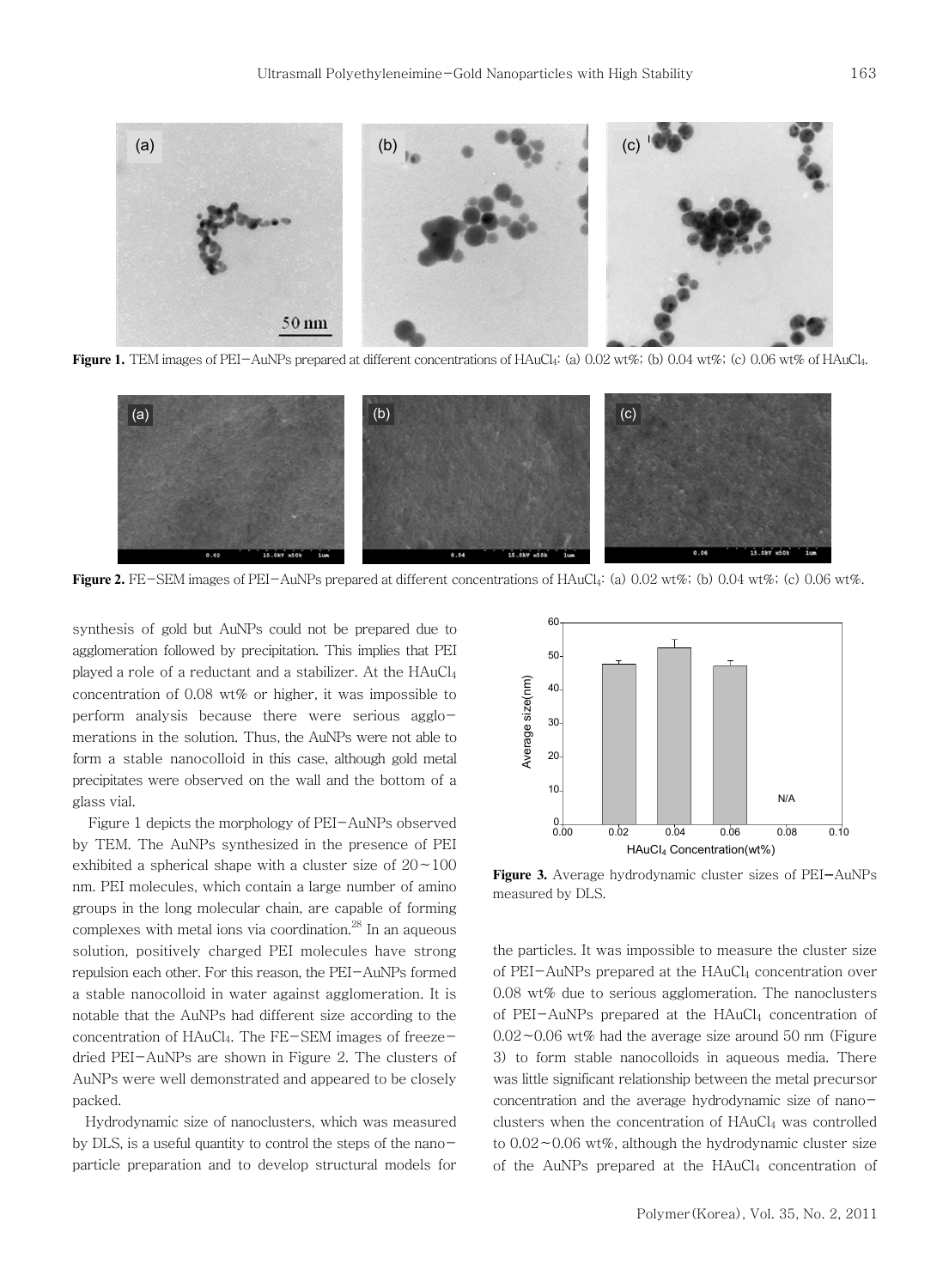

**Figure 4.** Average particle sizes of PEI-AuNPs measured from TEM images. Each value is the mean diameter of at least 30 nanoparticles.



Figure 5. UV-VIS spectra of PEI-AuNPs prepared at the various concentrations of HAuCl<sub>4</sub>.

0.04 wt% increased slightly as compared with the others.

On the other hand, the average size of nanoparticles, which was measured directly from the TEM images, was dependent upon the  $HAuCl<sub>4</sub>$  concentration as shown in Figure 4. At the low concentration  $(0.02 \text{ wt\%})$  of metal precursor, the particle size was reduced to 8 nm. When the concentration of HAuCl4 was high, Au particles formed by the reductive action of PEI were placed close so that it was easy to aggregate in the solution before they were stabilized by capping with PEI, resulting in the larger particles. Altogether, the ultrasmall PEI-AuNPs with the average size of 8∼12 nm formed the highly stable nanocolloids with the average cluster size around 50 nm.

The red or purple color of each solution gives one piece of evidence for the formation of AuNPs.<sup>29</sup> Thus, the AuNPs formation and the particles size were checked by the peaks of the plasmon resonance band located at 520∼540 nm in the UV-VIS spectrum (Figure 5). Moreover, a red-shift of the plasmon absorption band is attributed to increasing



**Figure 6.** X-ray diffraction pattern of PEI-AuNPs prepared at HAuCl4 concentration of 0.06 wt%.



**Figure 7.** Cell viability for PEI and PEI-AuNPs prepared at the HAuCl4 concentration of 0.06 wt%.

particle size. $30$  In the case of PEI-Au nanocolloid prepared at the HAuCl4 concentration of 0.04 wt%, the red-shift of the plasmon absorption band was conspicuous as compared with the others. This suggests that the particle and the cluster size of PEI-AuNPs prepared at the  $HAuCl<sub>4</sub>$  concentration of 0.04 wt% should be increased, which is well coincident with the results in Figures 3 and 4.

The X-ray diffraction pattern of PEI-AuNPs is represented in Figure 6. Several distinct  $X$ -ray diffraction peaks are assigned to the reflections from the 111, 200, 220, and 311 planes of the face-centered-cubic gold particles. $31$ Four peaks corresponding to those of gold appeared at the X-ray diffraction pattern of PEI-AuNPs.

PEI has been reported to be toxic to cells. However, the cytotoxic effects of PEI can be greatly lessened when it is in a particulate form. Figure 7 denotes the cytotoxicity of PEI-AuNPs, as well as PEI itself. The cell viability of 98% was obtained in the case of PEI-AuNPs, while PEI was cytotoxic. The detrimental property of PEI was negligible when it was incorporated with AuNPs. This is supposed to be related with two things. First, lots of PEI molecules were